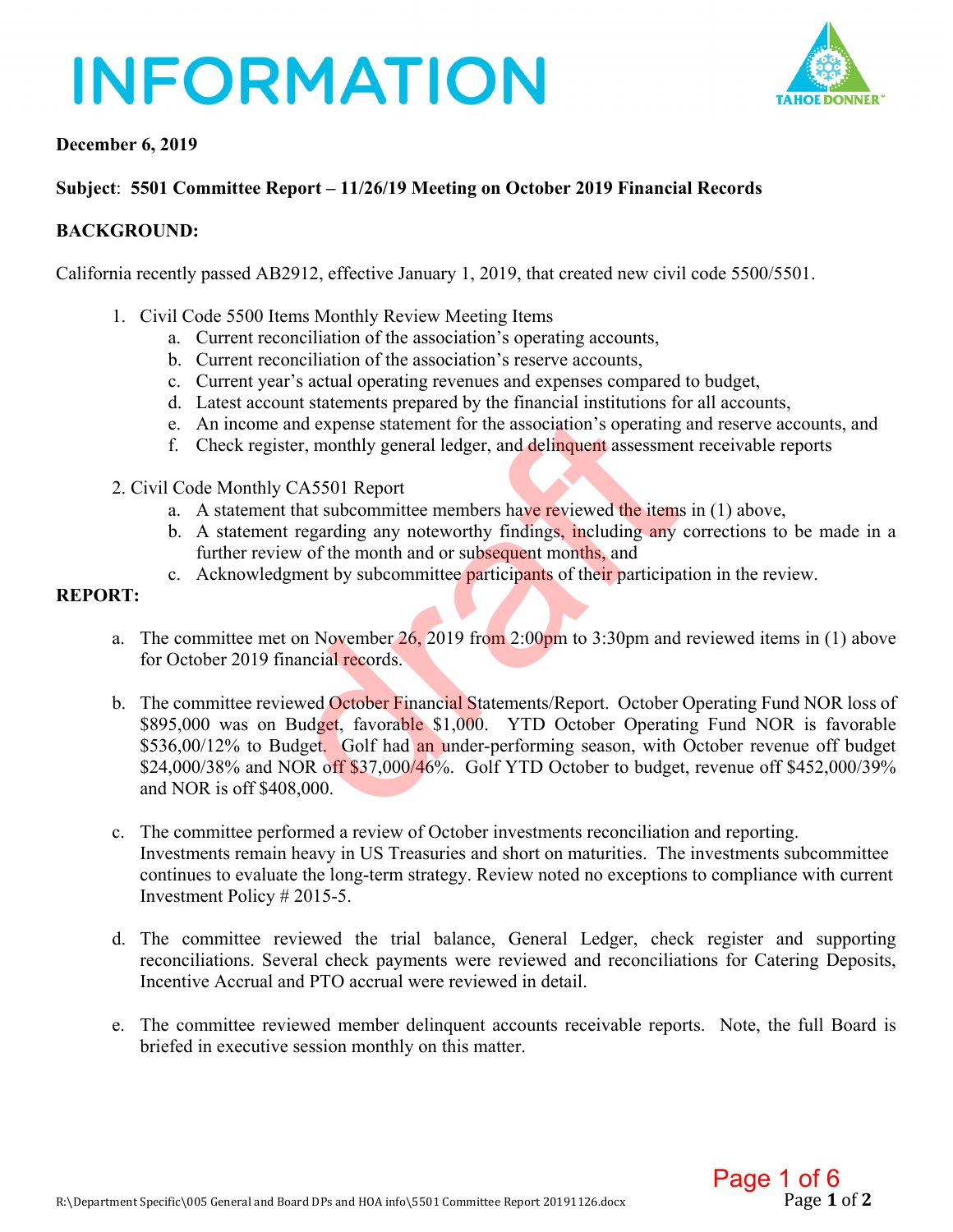# **INFORMATION**



f. Other discussion items included:

Consolidated Results reporting. The committee reviewed the new section F05 Consolidated All Funds report and thanks Accounting staff for developing this new requested report; providing a company asa-whole financial results, comparative to Budget and Prior Year. See Attachment A of this report for further information.

Potential need for legal clarification regarding annual approval of financial transfers under AB2912.

Need for communication to members for remaining banquet events taking place in the Tent. Salmon to discuss with Marketing. Report to the Board the date of the last tent event scheduled for 2020. Below are the eight Lodge tent events booked for 2020, event date and guest count:

| 06/27/20                                                                                                                                               | Lawn & Tent                                                         | 150 |  |  |  |  |  |  |  |  |
|--------------------------------------------------------------------------------------------------------------------------------------------------------|---------------------------------------------------------------------|-----|--|--|--|--|--|--|--|--|
|                                                                                                                                                        | 06/28/20 Tent, Grotto, Lawn                                         | 100 |  |  |  |  |  |  |  |  |
| 07/11/20                                                                                                                                               | Tent, Grotto, Lawn                                                  | 150 |  |  |  |  |  |  |  |  |
| 07/18/20                                                                                                                                               | Tent, Grotto, Lawn                                                  | 150 |  |  |  |  |  |  |  |  |
| 07/25/20                                                                                                                                               | Tent, Grotto, Lawn                                                  | 125 |  |  |  |  |  |  |  |  |
| 08/29/20                                                                                                                                               | Pavillion                                                           | 150 |  |  |  |  |  |  |  |  |
| 09/12/20                                                                                                                                               | Tent, Grotto, Lawn                                                  | 220 |  |  |  |  |  |  |  |  |
| 09/19/20                                                                                                                                               | Tent, Grotto, Lawn                                                  | 100 |  |  |  |  |  |  |  |  |
| The committee noted no adjustments necessary to the October 2019 fin<br>follow-up at a future date include the following:<br>Old, remains outstanding: |                                                                     |     |  |  |  |  |  |  |  |  |
| 1.                                                                                                                                                     | Investments accounting and reconciliation, cross-training (tar      |     |  |  |  |  |  |  |  |  |
| 2.                                                                                                                                                     | Report to the Board on the ADA remodel of Northwoods bat            |     |  |  |  |  |  |  |  |  |
|                                                                                                                                                        | [Salmon]                                                            |     |  |  |  |  |  |  |  |  |
|                                                                                                                                                        | Committee Attendees (Acknowledgment received via email confirmation |     |  |  |  |  |  |  |  |  |
| 1.                                                                                                                                                     | Jeff Connors, Treasurer                                             |     |  |  |  |  |  |  |  |  |
| 7                                                                                                                                                      | <b>Lennifer Lennings, Roard Member</b>                              |     |  |  |  |  |  |  |  |  |

g. The committee noted no adjustments necessary to the October 2019 financial statements. Items for follow-up at a future date include the **following**:

- 1. Investments accounting and reconciliation, cross-training (target by June 2020). [Salmon]
- 2. Report to the **Board on the ADA remodel of Northwoods bathrooms (contractors, costs)** [Salmon]
- h. Committee Attendees (Acknowledgment received via email confirmation for all listed below)
	- 1. Jeff Connors, Treasurer
	- 2. Jennifer Jennings, Board Member
	- 3. Steve Mahoney, Finance Committee designee
	- 4. Marty Anderson, Finance Committee designee
	- 5. John Dundas, Finance Committee designee
	- 6. Michael Salmon, Director of Finance
	- 7. Melanie Rives, Controller
- i. Next 5501 Meeting November Review is scheduled for December 23, 2019 (Board – Treasurer and Wu) (Finance Committee –Dundas)

Prepared by: Michael Salmon, Director of Finance

Board Agenda Meeting Date for Ratification: December 14, 2019

GM Approval for Agenda: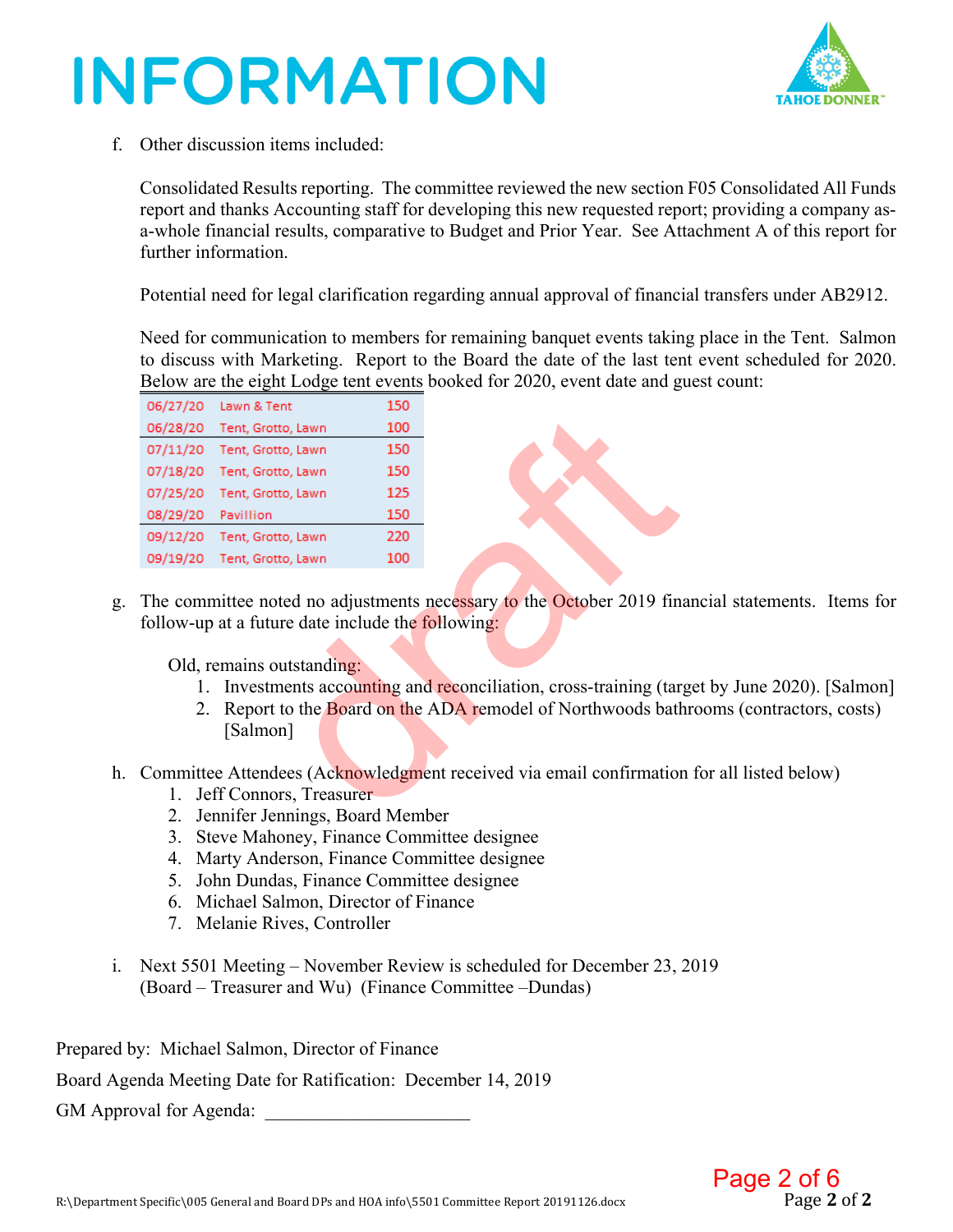# Attachment A

# **Forecast YE 12/31/2019 ‐ Consolidated Members' Equity Change**

\$ 4,234,000 YTD October Actuals ‐ change in consolidated members' equity < see next 2 pages,yellow highlight(1,239,000) OPF ‐ Nov.Dec ‐ NOR at Budget (\$947k Nov) (\$292k Dec) 1,239,000 OPF ‐ Nov.Dec ‐ Assessment Revenue (394,000) RRF ‐ Nov.Dec ‐ Expenditure ‐ Expenses (F14, pg5of13) diff between YTD Act and Forc (33,000) RRF ‐ Nov.Dec ‐ other income/expense, net (29,000) DVF ‐ Nov.Dec ‐ Expenditure ‐ Expenses diff between YTD Act and Forc 9,000 DVF ‐ Nov.Dec ‐ other income/expense, net (550,000) PF ‐ Nov.Dec ‐ Depreciation Expense 3,237,000 Forecast 2019 - change in consolidated members' equity *\$ 500 per owner 5.4% increase over YE 12/31/2018 ME*

# **Forecast YE 12/31/2019 ‐ Members' Equity Changes ‐ Recap by Fund**

- 536,000 OPF ‐ NOR fav to Budget
- 900,000 PF Capital Additions (4.2m) in excess of Depreciation (\$3.3m)
- 730,000 RRF ‐ Expenditures (\$3,931,000) less than Assessment Revenues (\$4,661,000)
- 753,000 DVF ‐ Expenditures (\$1,415,000) less than Assessment Revenues (\$2,168,000)
	- ‐ NEF ‐ Expenditures (\$194,000) less than Assessment Revenues (\$194,000)
- 169,000 RRF ‐ investment income <sup>&</sup>gt; expenses net change
- 142,000 DVF ‐ investment income <sup>&</sup>gt; expenses net change
	- 7,000 NEF ‐ investment income <sup>&</sup>gt; expenses net change
		- $\blacksquare$ OPF to RRF Transfer of \$1m (no change in consolidated ME)
- \$ 3,237,000 Forecast 2019 ‐ change in consolidated members' equity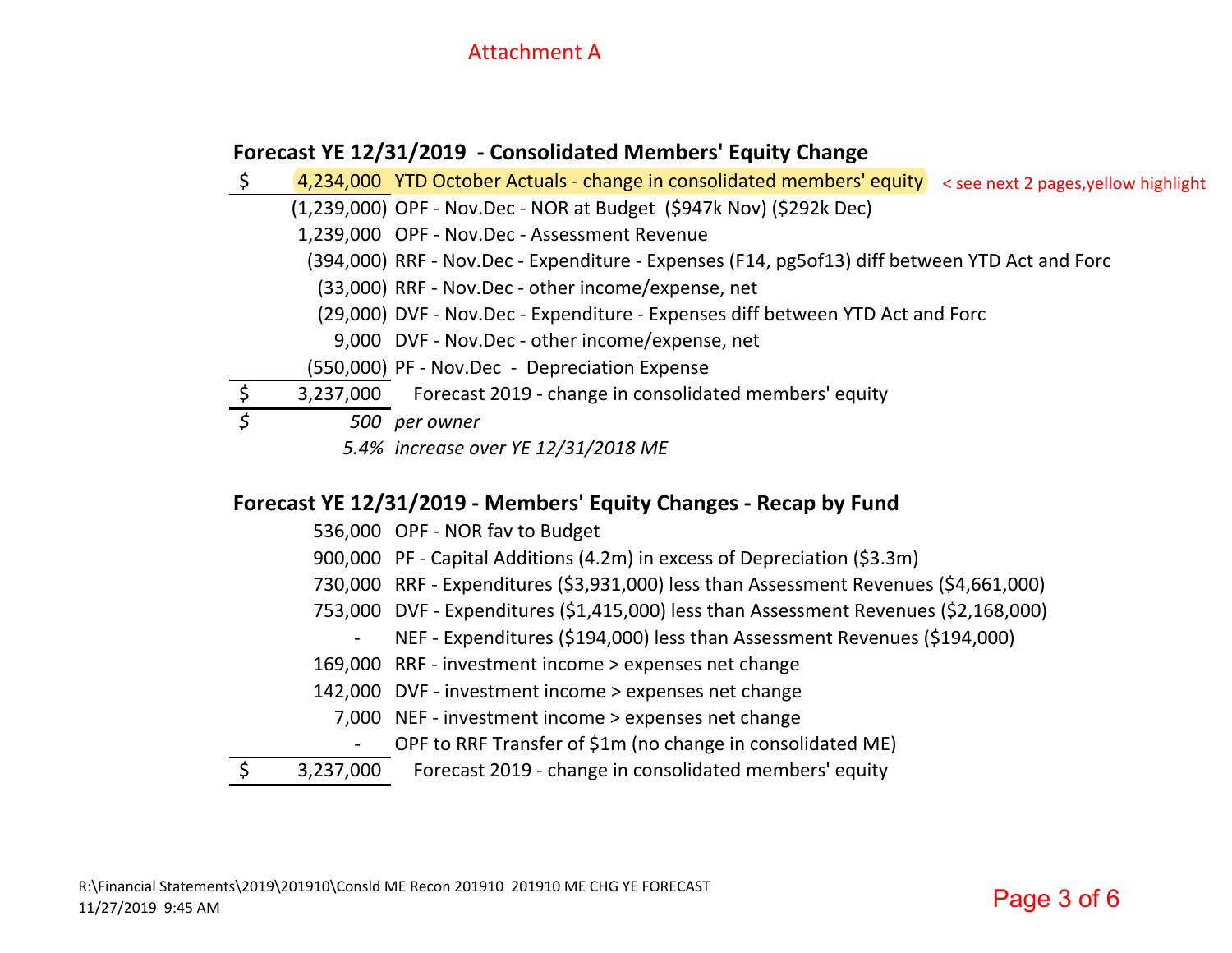#### **Tahoe Donner Association Consolidated Statement of Revenues, Expenses and Changes in Members' Equity**

 **For the ten months ending October 2019**

| See next page for same information presented differently.                                                                                                                                                                |                                                                                                               |                                                                                          |                                                                                                 |                                                                     | <b>Variance to Budget</b>                                                        | <b>Variance to PriorYr</b>        |                                                                         |                                                                          |  |  |  |
|--------------------------------------------------------------------------------------------------------------------------------------------------------------------------------------------------------------------------|---------------------------------------------------------------------------------------------------------------|------------------------------------------------------------------------------------------|-------------------------------------------------------------------------------------------------|---------------------------------------------------------------------|----------------------------------------------------------------------------------|-----------------------------------|-------------------------------------------------------------------------|--------------------------------------------------------------------------|--|--|--|
|                                                                                                                                                                                                                          | Actual                                                                                                        | <b>Budget</b>                                                                            | <b>Prior Yr</b>                                                                                 |                                                                     | Amount<br>Petg                                                                   |                                   | Amount                                                                  | Petg                                                                     |  |  |  |
| <b>Operating Fund</b><br><b>Operating Revenue</b><br><b>Operating Costs</b><br>Net Operating Result                                                                                                                      | \$12,375,967<br>(16, 296, 612)<br>(3,920,645)                                                                 | \$12,289,000<br>(16,746,000)<br>(4,457,000)                                              | \$11,014,029<br>(15, 850, 333)<br>(4,836,303)                                                   | $\mathbf{s}$<br>86,967<br>449,388<br>536,355                        | $1\%$<br>3%<br>12%                                                               | $\mathbf{s}$                      | 1,361,937<br>(446, 280)<br>915,658                                      | 12%<br>$-3%$<br>19%                                                      |  |  |  |
| <b>Assessment Revenue</b><br>Members Equity Transfer<br>Change in Members' Equity                                                                                                                                        | 4,457,000<br>(1,000,000)<br><sup>S</sup><br>(463, 645)                                                        | 4,457,000<br>$\mathbb S$<br>$\sim$                                                       | 4,863,000<br>(500,000)<br>$\mathbb{S}$<br>(473, 303)                                            | $\mathbf S$<br>(463, 645)                                           | 0%<br>$(1,000,000)$ #DIV/0!<br>NA                                                | $\mathbf{s}$                      | (406,000)<br>(500,000)<br>9,658                                         | $-8%$<br>100%<br>$2\%$                                                   |  |  |  |
| <b>Replacement Reserve Fund</b><br><b>Investment Income</b><br>Expenditures - Capital<br>Expenditures - Expense<br>Fund Expenses (allocated OH new 2019)<br><b>Assets Sale Proceeds</b><br>Net Result                    | \$<br>241.638<br>(1,744,429)<br>(806, 029)<br>(84, 126)<br>45,143<br>(2,347,803)                              | \$<br>143,330<br>(3,100,830)<br>(1,099,170)<br>(84, 126)<br>25,000<br>(4, 115, 796)      | \$.<br>176,272<br>(2,695,509)<br>(780, 536)<br>(19,500)<br>64,054<br>(3,255,219)                | $\mathbf{s}$<br>1,356,401<br>293,141<br>20,143<br>1,767,993         | 98.308<br>69%<br>44%<br>27%<br>0%<br>$\overline{a}$<br>81%<br>43%                | $\mathbf{s}$                      | 65.366<br>951,080<br>(25, 493)<br>(64, 626)<br>(18,911)<br>907,416      | 37%<br>35%<br>$-3%$<br>$-331%$<br>$-30%$<br>28%                          |  |  |  |
| <b>Assessment Revenue</b><br>Members Equity Transfer<br>Change in Members' Equity                                                                                                                                        | 4,661,000<br>1,000,000<br><sup>\$</sup><br>3,313,197                                                          | 4,661,000<br>÷<br>$\mathbb S$<br>545,204                                                 | 4,013,000<br>500,000<br>$\mathbb{S}$<br>1,257,781                                               | $\mathbf S$<br>2,767,993                                            | 0%<br>$\overline{a}$<br>1,000,000 #DIV/0!<br>508%                                | $\mathbf S$                       | 648,000<br>500,000<br>2,055,416                                         | 16%<br>100%<br>163%                                                      |  |  |  |
| <b>Development Fund</b><br><b>Investment</b> Income<br>Expenditures - Capital<br>Expenditures - Expense<br>Fund Expenses (alloacted OH new 2019)<br>Net Result<br><b>Assessment Revenue</b><br>Change in Members' Equity | \$<br>143,084<br>(516, 406)<br>(10, 309)<br>(110, 378)<br>(494,009)<br>2,168,000<br><sup>S</sup><br>1,673,991 | \$<br>71,670<br>(1, 583, 330)<br>(110, 377)<br>(1,622,037)<br>2,168,000<br>\$<br>545,963 | $\mathbb{S}$<br>68,468<br>(337, 228)<br>(11, 833)<br>(280, 593)<br>2,007,000<br>\$<br>1,726,407 | $\mathbf{s}$<br>1,066,924<br>1,128,028<br>$\mathbf{s}$<br>1,128,028 | 100%<br>71,414<br>67%<br>$(10,309)$ #DIV/0!<br>$0\%$<br>(1)<br>70%<br>0%<br>207% | $\mathbf S$<br>$\mathbf S$        | 74,616<br>(179, 178)<br>(98, 545)<br>(213, 416)<br>161,000<br>(52, 416) | 109%<br>$-53%$<br>$(10,309)$ #DIV/0!<br>$-833%$<br>$-76%$<br>8%<br>$-3%$ |  |  |  |
| <b>New Equipment Fund</b><br><b>Investment Income</b><br>Expenditures - Capital<br>Expenditures - Expense<br>Net Result<br><b>Assessment Revenue</b><br>Change in Members' Equity                                        | \$<br>5,995<br>(108, 302)<br>(102, 306)<br>194,000<br>-S<br>91,694                                            | $\mathbf S$<br>2,500<br>(155, 830)<br>(153, 330)<br>194,000<br>\$<br>40,670              | \$<br>2,808<br>(167, 976)<br>(165, 168)<br>194,000<br>$\mathbb{S}$<br>28,832                    | $\mathbf{s}$<br>47,528<br>51,024<br>\$<br>51,024                    | 3,495<br>140%<br>31%<br>#DIV/0!<br>33%<br>0%<br>125%                             | $\mathbf S$<br>$\mathbf{\hat{s}}$ | 3,187<br>59,674<br>$\blacksquare$<br>62,862<br>÷.<br>62,862             | 114%<br>36%<br>#DIV/0!<br>38%<br>$0\%$<br>218%                           |  |  |  |
| <b>Property Fund</b><br>Expenditures - Capital (increase ME in Fund)<br>Depreciation Expense / Chg in ME for Fund<br>Change in Members' Equity                                                                           | 2,369,136<br>\$<br>(2,750,000)<br>$\mathbb{S}$<br>(380, 864)                                                  | 4,839,990<br>\$<br>(2,750,000)<br>$\mathbb{S}$<br>2,089,990                              | \$<br>3,200,712<br>(2,701,000)<br>$\mathbb{S}$<br>499,712                                       | \$<br>(2,470,854)<br>$\mathbf S$<br>(2,470,854)                     | $-51%$<br>$0\%$<br>$-118%$                                                       | $\mathbf S$<br>$\mathbf S$        | (831, 576)<br>(49,000)<br>(880, 576)                                    | $-26%$<br>$-2\%$<br>$-176%$                                              |  |  |  |
| <b>Consolidated Change in Members' Equity</b>                                                                                                                                                                            | 4,234,372<br>$\mathbf{s}$                                                                                     | \$<br>3,221,827                                                                          | \$<br>3,039,429                                                                                 | $\mathbf{s}$<br>1,012,545                                           | 31%                                                                              | \$                                | 1,194,943                                                               | 39%                                                                      |  |  |  |

R:\Financial Statements\2019\201910\Finance Report Package SS 201910 | F05.1 11/15/2019 | 9:07 AM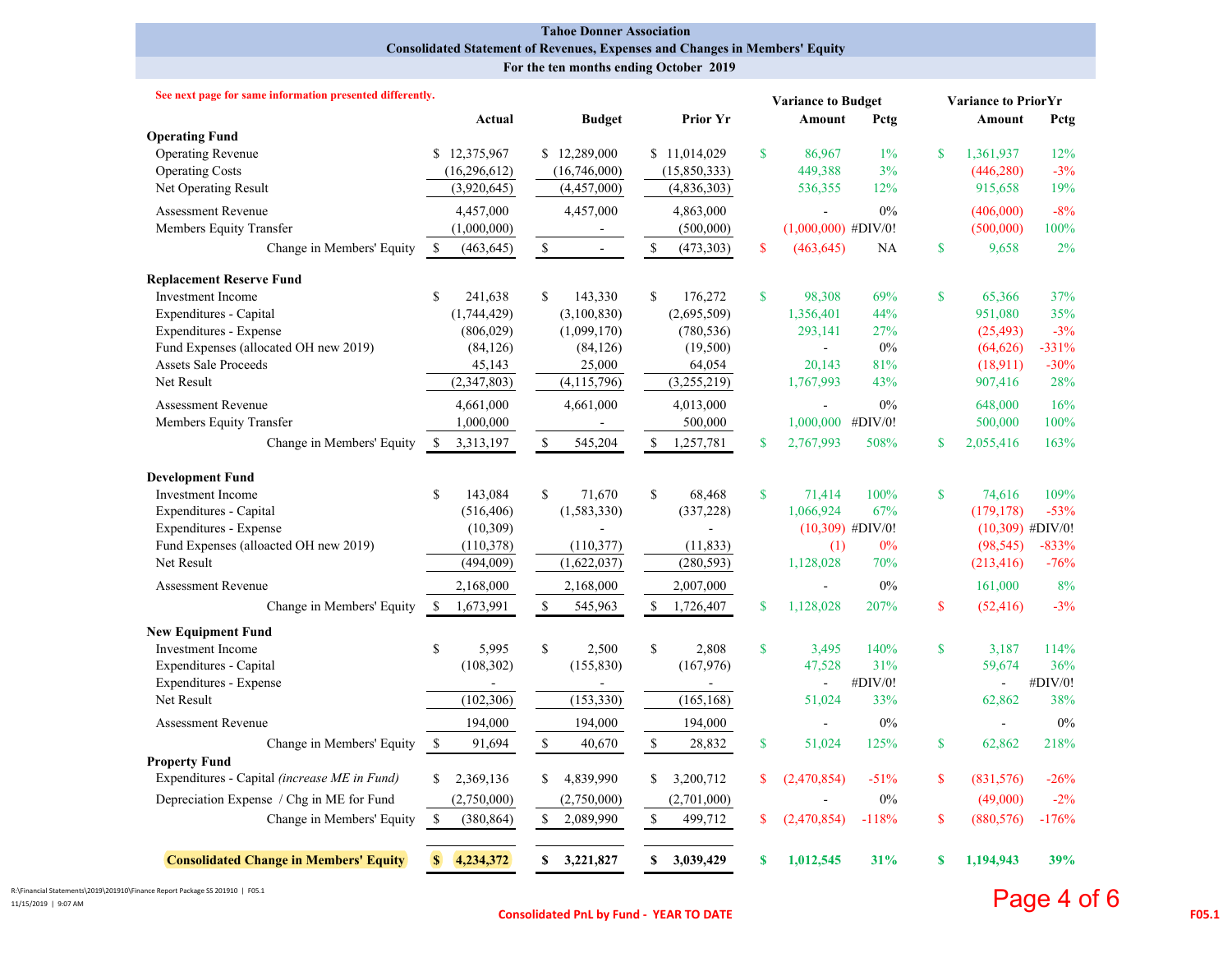#### **Tahoe Donner Association Consolidated Statement of Revenues, Expenses and Changes in Members' Equity**

 **For the ten months ending October 2019**

| See prior page for same information presented differently.                                                    |               |                |              |               |    |                |              | <b>Variance to Budget</b> |                    | <b>Variance to PriorYr</b> |                    |         |  |
|---------------------------------------------------------------------------------------------------------------|---------------|----------------|--------------|---------------|----|----------------|--------------|---------------------------|--------------------|----------------------------|--------------------|---------|--|
|                                                                                                               |               | Actual         |              | <b>Budget</b> |    | Prior Yr       |              | Amount                    | Petg               |                            | Amount             | Petg    |  |
| <b>Operating Fund</b>                                                                                         |               |                |              |               |    |                |              |                           |                    |                            |                    |         |  |
| <b>Operating Revenue</b>                                                                                      | <sup>\$</sup> | 12,375,967     | \$           | 12,289,000    | \$ | 11,014,029     | $\mathbf{s}$ | 86,967                    | $1\%$              | $\mathbf{\$}$              | 1,361,937          | 12%     |  |
| <b>Operating Costs</b>                                                                                        |               | (16, 296, 612) |              | (16,746,000)  |    | (15, 850, 333) |              | 449,388                   | 3%                 |                            | (446, 280)         | $-3%$   |  |
| Net Operating Result                                                                                          |               | (3,920,645)    |              | (4,457,000)   |    | (4,836,303)    |              | 536,355                   | 12%                |                            | 915,658            | 19%     |  |
| <b>Replacement Reserve Fund</b>                                                                               |               |                |              |               |    |                |              |                           |                    |                            |                    |         |  |
| <b>Investment Income</b>                                                                                      |               | 241,638        |              | 143,330       |    | 176,272        |              | 98,308                    | 69%                |                            | 65,366             | 37%     |  |
| <b>Expenditures - Expense</b>                                                                                 |               | (806, 029)     |              | (1,099,170)   |    | (780, 536)     |              | 293,141                   | 27%                |                            | (25, 493)          | $-3%$   |  |
| Fund Expenses (allocated OH new 2019)                                                                         |               | (84, 126)      |              | (84, 126)     |    | (19,500)       |              | $\omega_{\rm c}$          | $0\%$              |                            | (64, 626)          | $-331%$ |  |
| <b>Assets Sale Proceeds</b>                                                                                   |               | 45,143         |              | 25,000        |    | 64,054         |              | 20,143                    | 81%                |                            | (18,911)           | $-30%$  |  |
| Net Result                                                                                                    |               | (603, 374)     | (1,014,966)  |               |    | (559, 711)     |              | 411,592                   | 41%                |                            | (43, 664)          | $-8%$   |  |
| <b>Development Fund</b>                                                                                       |               |                |              |               |    |                |              |                           |                    |                            |                    |         |  |
| <b>Investment Income</b>                                                                                      |               | 143,084        |              | 71,670        |    | 68,468         |              | 71.414                    | 100%               |                            | 74,616             | 109%    |  |
| Expenditures - Expense                                                                                        |               | (10, 309)      |              |               |    |                |              |                           | $(10,309)$ #DIV/0! |                            | $(10,309)$ #DIV/0! |         |  |
| Fund Expenses (allocated OH new 2019)                                                                         |               | (110,378)      |              | (110, 377)    |    | (11, 833)      |              | (1)                       | $0\%$              |                            | (98, 545)          | $-833%$ |  |
| Net Result                                                                                                    |               | 22,397         |              | (38,707)      |    | 56,635         |              | 61,104                    | 158%               |                            | (34,238)           | $-60%$  |  |
| <b>New Equipment Fund</b>                                                                                     |               |                |              |               |    |                |              |                           |                    |                            |                    |         |  |
| <b>Investment Income</b>                                                                                      |               | 5,995          |              | 2,500         |    | 2,808          |              | 3,495                     | 140%               |                            | 3.187              | 114%    |  |
| Expenditures - Expense                                                                                        |               |                |              |               |    |                |              |                           | #DIV/0!            |                            |                    | #DIV/0! |  |
| Fund Expenses                                                                                                 |               |                |              |               |    |                |              | $\overline{\phantom{a}}$  | #DIV/0!            |                            |                    | #DIV/0! |  |
| Net Result                                                                                                    |               | 5,995          |              | 2,500         |    | 2,808          |              | 3,495                     | 140%               |                            | 3,187              | 114%    |  |
| <b>Property Fund</b>                                                                                          |               |                |              |               |    |                |              |                           |                    |                            |                    |         |  |
| Depreciation Expense                                                                                          |               | (2,750,000)    |              | (2,750,000)   |    | (2,701,000)    |              |                           | $0\%$              |                            | (49,000)           | $-2\%$  |  |
| <b>Net Result, Before Assessment Revenue</b>                                                                  | $\mathbf S$   | (7,245,628)    | $\mathbf{s}$ | (8, 258, 173) | S. | (8,037,571)    | $\mathbf{s}$ | 1,012,545                 | 12%                | $\mathbf{s}$               | 791,943            | 10%     |  |
| <b>Assessment Revenue</b>                                                                                     |               | 11,480,000     |              | 11,480,000    |    | 11,077,000     |              |                           | $0\%$              |                            | 403,000            | 4%      |  |
| <b>Consolidated Change in Members' Equity</b>                                                                 | $\mathbb{S}$  | 4,234,372      | $\mathbb S$  | 3,221,827     | \$ | 3,039,429      | $\mathbf{s}$ | 1,012,545                 | 31%                | $\mathbf{s}$               | 1,194,943          | 39%     |  |
|                                                                                                               |               |                |              |               |    |                |              |                           |                    |                            |                    |         |  |
| Capital Funds - Capital Expenditures (cash asset to capital asset, no change in Consolidated Members' Equity) |               |                |              |               |    |                |              |                           |                    |                            |                    |         |  |
| Replacement Reserve Fund                                                                                      |               | (1,744,429)    |              | (3,100,830)   |    | (2,695,509)    |              | 1,356,401                 | 44%                |                            | 951,080            | 35%     |  |
| Development Fund                                                                                              |               | (516, 406)     |              | (1,583,330)   |    | (337, 228)     |              | 1,066,924                 | 67%                |                            | (179, 178)         | $-53%$  |  |
| New Equipment Fund                                                                                            |               | (108, 302)     |              | (155, 830)    |    | (167, 976)     |              | 47,528                    | 31%                |                            | 59,674             | 36%     |  |
| <b>Total Capital Expenditures</b>                                                                             |               | (2,369,136)    | \$           | (4,839,990)   | \$ | (3,200,712)    | $\mathbf{s}$ | 2,470,854                 | 51%                | \$                         | 831,576            | 26%     |  |
| <b>Members Equity Transfers:</b>                                                                              |               |                |              |               |    |                |              |                           |                    |                            |                    |         |  |
| From - Operating Fund                                                                                         |               | (1,000,000)    |              |               |    | (500,000)      |              | (1,000,000)               |                    |                            | (500,000)          |         |  |
| To - Replacement Reserve Fund                                                                                 |               | 1,000,000      |              |               |    | 500,000        |              | 1,000,000                 |                    |                            | 500,000            |         |  |
| To - Development Fund                                                                                         |               | $\sim$         |              |               |    |                |              | $\sim$                    |                    |                            | $\blacksquare$     |         |  |